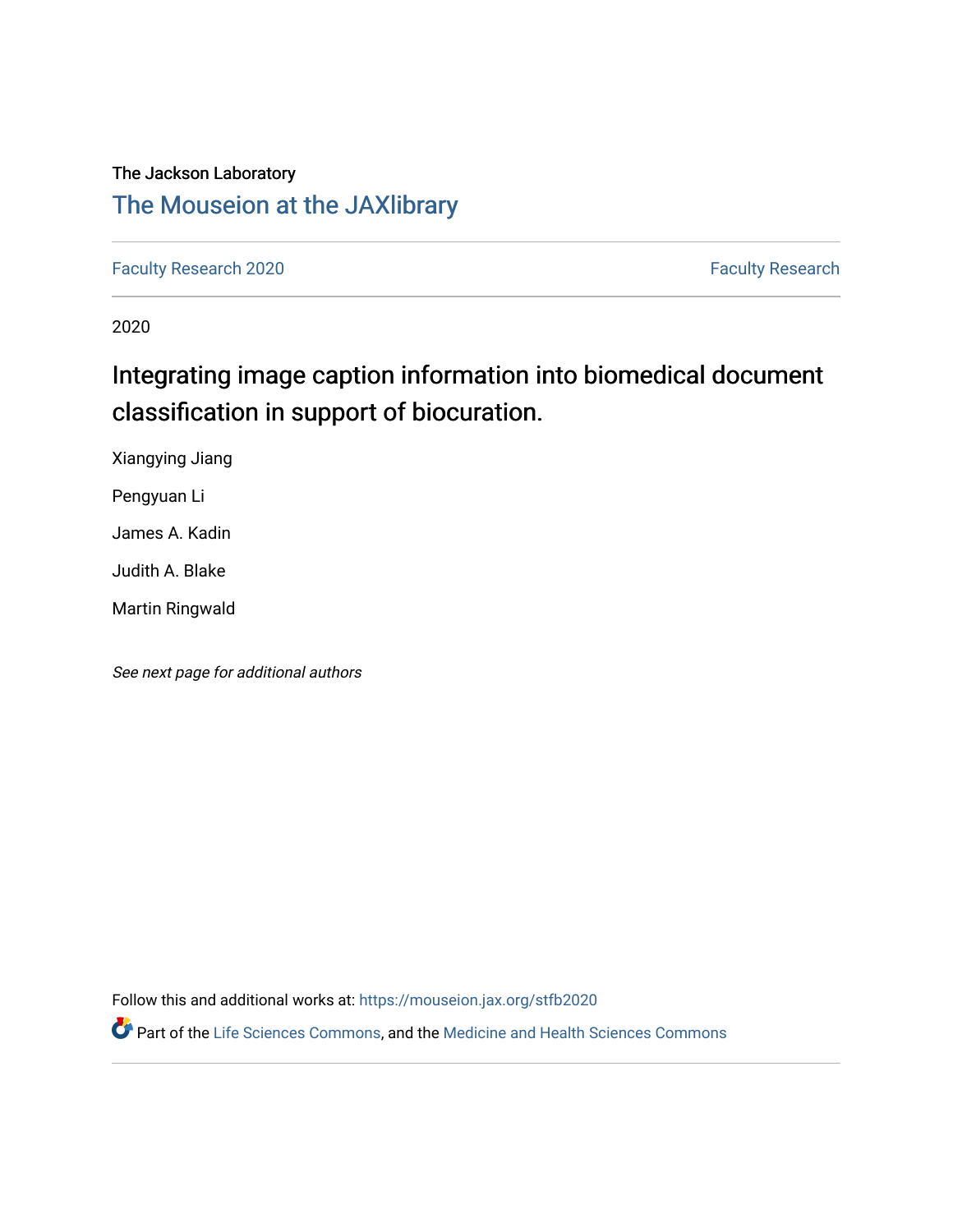### Authors

Xiangying Jiang, Pengyuan Li, James A. Kadin, Judith A. Blake, Martin Ringwald, and Hagit Shatkay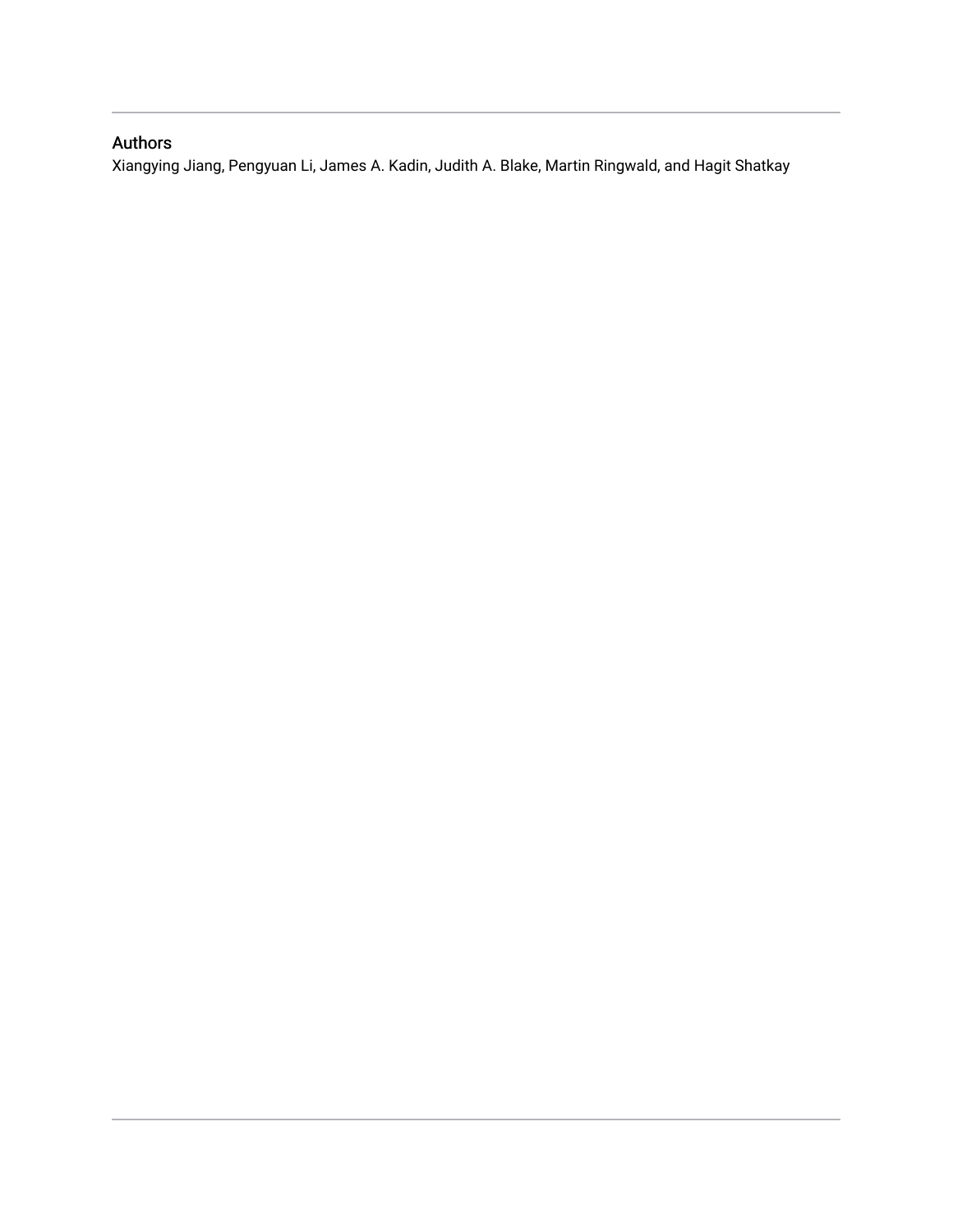

Database, 2020, 1–8 doi: 10.1093/database/baaa024 Original article



Original article

# **Integrating image caption information into biomedical document classification in support of biocuration**

**Xiangying Jiang1,\*, Pengyuan Li1, James Kadin2, Judith A. Blake2, Martin Ringwald2 and Hagit Shatkay<sup>1</sup>**

1The Computational Biomedicine and Machine Learning Lab, Department of Computer & Information Sciences, University of Delaware, 18 Amstel Ave, Newark, DE 19716, USA and <sup>2</sup>The Jackson Laboratory, 600 Main Street, Bar Harbor, ME, USA

\*Corresponding author: Email: jiangxy@udel.edu

Citation details: Jiang,X., Li,P., Kadin,J. et al. Integrating image caption information into biomedical document classification in support of biocuration. Database (2020) Vol. 2020: article ID baaa024; doi:10.1093/database/baaa024

Received 31 October 2019; Revised 10 February 2020; Accepted 11 March 2020

### **Abstract**

Gathering information from the scientific literature is essential for biomedical research, as much knowledge is conveyed through publications. However, the large and rapidly increasing publication rate makes it impractical for researchers to quickly identify all and only those documents related to their interest. As such, automated biomedical document classification attracts much interest. Such classification is critical in the curation of biological databases, because biocurators must scan through a vast number of articles to identify pertinent information within documents most relevant to the database. This is a slow, labor-intensive process that can benefit from effective automation.

We present a document classification scheme aiming to identify papers containing information relevant to a specific topic, among a large collection of articles, for supporting the biocuration classification task. Our framework is based on a meta-classification scheme we have introduced before; here we incorporate into it features gathered from figure captions, in addition to those obtained from titles and abstracts. We trained and tested our classifier over a large imbalanced dataset, originally curated by the Gene Expression Database (GXD). GXD collects all the gene expression information in the Mouse Genome Informatics (MGI) resource. As part of the MGI literature classification pipeline, GXD curators identify MGI-selected papers that are relevant for GXD. The dataset consists of ∼60 000 documents (5469 labeled as relevant; 52 866 as irrelevant), gathered throughout 2012–2016, in which each document is represented by the text of its title, abstract and figure captions. Our classifier attains precision 0.698, recall 0.784, f-measure 0.738 and Matthews correlation coefficient 0.711, demonstrating that the proposed framework effectively addresses the high imbalance in the GXD classification task. Moreover, our classifier's performance is significantly improved by utilizing information from image

unrestricted reuse, distribution, and reproduction in any medium, provided the original work is properly cited.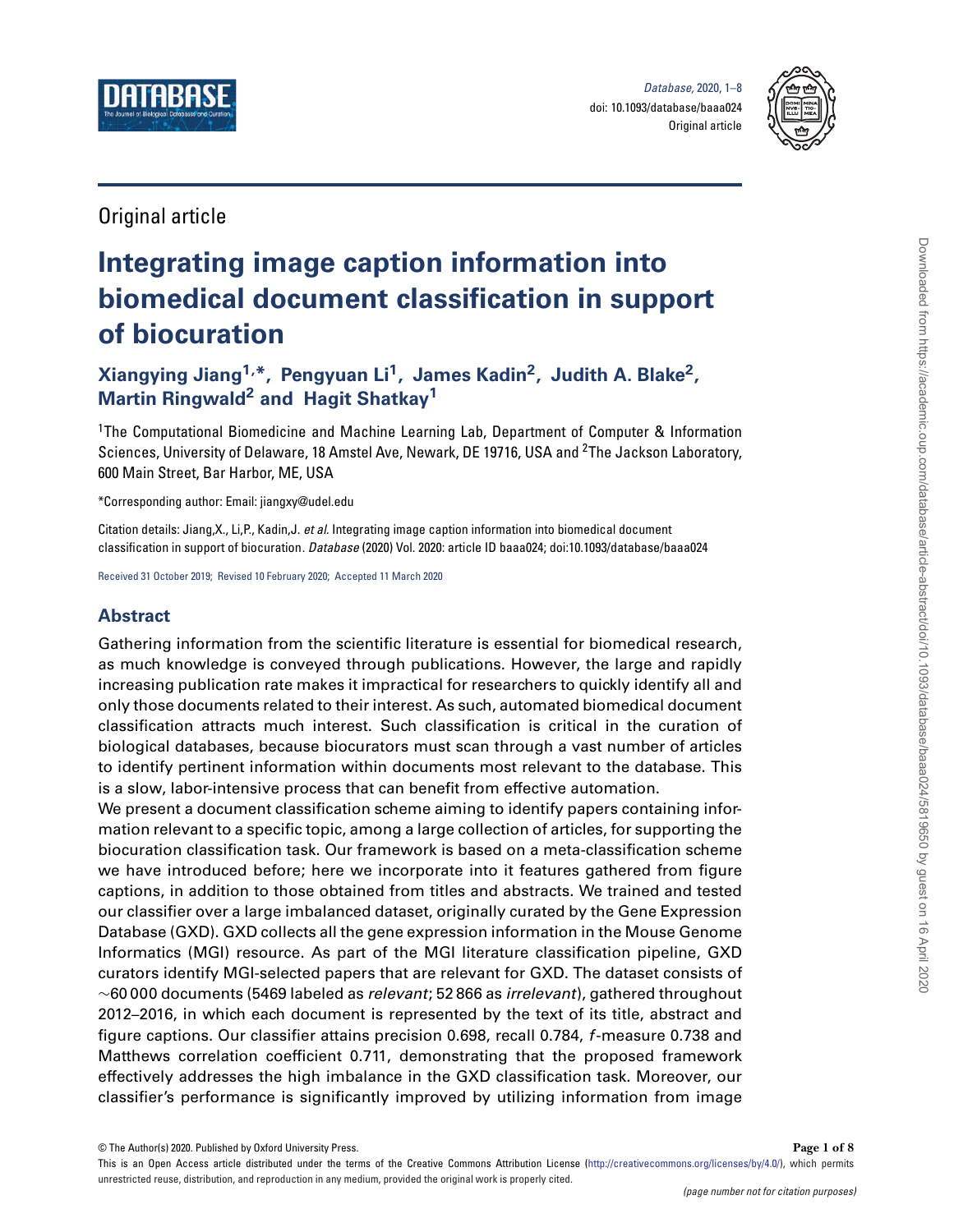captions compared to using titles and abstracts alone; this observation clearly demonstrates that image captions provide substantial information for supporting biomedical document classification and curation.

#### **Database URL:**

#### **Introduction**

Knowledge-based biodatabases, e.g. Mouse Genome Informatics (MGI) [\(19\)](#page-9-0) and WormBase [\(31\)](#page-9-1), provide highly precise and well-organized information for supporting biomedical research. Much information in such biodatabases is manually collected and curated from the literature by domain experts. Typically, curators first need to scan through a vast number of publications to identify those articles that are most relevant to the database—in a process known as triage. Once the publications are selected based on assessing the full text of the documents, curators annotate detailed information within the text. However, the large and rapidly increasing volume of published articles and the limited ability of curators to quickly find all the relevant documents related to their topic of interest create a bottleneck in updating biodatabases with novel findings [\(3\)](#page-8-0). One way to address this challenge is through automated document classification, that is, categorization of a large collection of articles by relevance to a specific topic. Such document classification can provide efficient and effective means to support the labor-intensive manual triage process. Hence, automated biomedical document classification is a topic of much recent research [\(1](#page-8-1)[,5,](#page-9-2)[15](#page-9-3)[,20\)](#page-9-4).

Much work aimed to address biomedical document classification over the past decade. The majority of the proposed methods focus only on information extracted from the title and abstract of the publications [\(1](#page-8-1)[,6](#page-9-5)[,8](#page-9-6)[,9](#page-9-7)[,11](#page-9-8)[,12\)](#page-9-9). For instance, Almeida et al. [\(1\)](#page-8-1) employed various classifiers (i.e. Naïve Bayes, support vector machine) over a set of PubMed abstracts for addressing triage in the mycoCLAP database, which comprise articles discussing fungal proteins. Simon et al. [\(28\)](#page-9-10) presented an online available tool, BioReader, that enables users to perform document classification using different algorithms over their own corpus.

However, as our group and several others have noted before [\(17](#page-9-11)[,25](#page-9-12)[,26\)](#page-9-13), images convey essential information in biomedical publications. Accordingly, the image caption, which is a brief summary of the image, often contains significant and useful information for determining the topic discussed in publications. As such, several studies started incorporating information obtained from the captions for supporting document classification [\(5](#page-9-2)[,13](#page-9-14)[,14\)](#page-9-15). Notably, most biomedical publications are stored in Portable Document Format (PDF), from which effective extraction of image captions is challenging. The PMC Author

Manuscript Collection [\(24\)](#page-9-16) provides a limited number of publications in plain text format, where figure captions are readily available for download.

In our own preliminary work [\(13\)](#page-9-14), we presented an effective classification scheme for supporting triage in the Gene Expression Database (GXD), which aims to partition the set of publications examined by MGI into those that are relevant to GXD vs. those that are not. In that study, we trained and tested our classifier over a relatively small dataset of ∼3000 documents, harvested from PMC, for which figure captions were available in addition to the titles and the abstracts. The proposed framework used a variety of features obtained from the different parts of the publication to assess the impact of using captions vs. title-and-abstracts only. Our classifier clearly showed improved performance by utilizing information from captions, titles and abstracts (0.876 precision, 0.829 recall and 0.852 f-measure) compared to using title and abstract alone (∼0.770 precision, recall and f-measure). That early study has shown initial results, demonstrating the utility of image captions as an important evidence source for automatically determining the relevance of biomedical publications to a specific area. However, as noted above, the number of publications whose image captions are readily accessible (through PMC) is limited.

Another work using image captions as an aid for classification of a small dataset of ∼1000 document, was reported by Burns  $et$  al. [\(5\)](#page-9-2). They investigated the application of several word embedding methods including GloVe [\(22\)](#page-9-17), Fast-Text [\(4\)](#page-8-2) and ELMo [\(23\)](#page-9-18), combined with different neural network configurations for identifying scientific literature containing information about molecular interaction. The best performance attained over this small dataset was 0.820 accuracy. We note that the 'black-box' nature of neuralnetwork classification systems makes the results hard to interpret, explain or justify, and as such—not as suitable for supporting a biocuration pipeline.

Notably, the above two classifiers were only applied to balanced datasets, in which all classes are of similar size. However, biomedical data sets are typically highly imbalanced, where relatively few publications within a large volume of literature are actually relevant to any specific topic of interest. Therefore, addressing class imbalance is essential for building practical classifiers in the context of biocuration triage.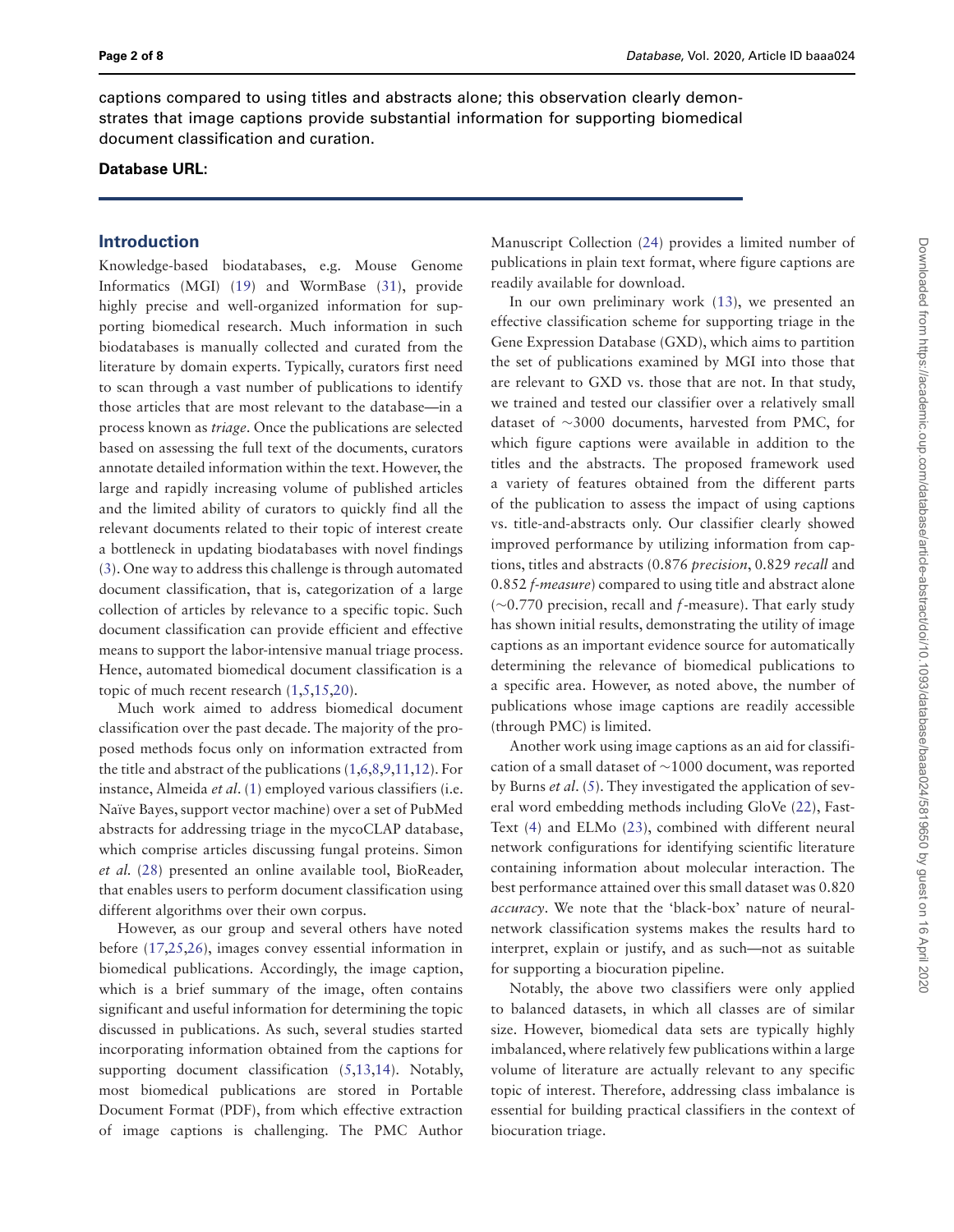Sampling strategies, which balance the number of instances in each class by either removing data from the majority class (*under-sampling*) or adding artificially generated data into the minority class (over-sampling), have been widely used in document classification in the face of data imbalance. In our preliminary work [\(12\)](#page-9-9), we proposed a modified *meta-classification* scheme using a clustered-based under-sampling for addressing class imbalance. The presented under-sampling strategy employs K-means clustering to partition the majority class into subsets of documents, each covering a cohesive sub-area that has the potential to be individually distinguished from the minority class. Our reported performance over a set of ∼90 000 PubMed abstracts with an imbalance ratio (i.e. the ratio between the number of minority to that of majority instances) of ∼1:6, was 0.719 precision, 0.791 recall, 0.753 f-measure and 0.711 Matthews correlation coefficient (MCC) [\(18\)](#page-9-19).

Given the importance of image captions for supporting triage, in this work we aim to integrate the information from captions into our preliminary classification framework described above, in order to develop an effective classifier that supports the triage task in GXD under class imbalance. Our reported performance over a large wellcurated dataset consisting of ∼60 000 PDF documents with a higher imbalance ratio of ∼1:10 is 0.698 precision, 0.784 recall, 0.738 f-measure and 0.711 MCC. The experimental results demonstrate that by integrating information from captions, our classification scheme can effectively address an actual triage task in the face of data imbalance. Notably, our classifier is more efficiently applicable to biocuration triage compared to a previous proposed neural-network classifier [\(5\)](#page-9-2) (see Section 3).Moreover, our statistical feature selection identifies significant terms that support the classification decision, thus making the class assignment easily interpretable.

#### **Materials and methods**

#### Data

In this work, we propose a binary document classifier using information gathered from the title, abstract and image captions to automatically identify the articles that are relevant to GXD within the MGI database. We train and test our classification framework over a large collection of publications curated by MGI throughout the years 2012–2016.

As the title and abstract parts of the scientific publications are readily available, we first download those from PubMed for each article examined by MGI for curation. As mentioned in the Introduction section, the full text of most publications is stored in PDF. To harvest image captions of all the publications curated by MGI that are available only in PDF, we applied PDFigCapX [\(16\)](#page-9-20), a tool developed by our group, to extract images and their corresponding captions from the files. We thus constructed a dataset comprising 58 362 documents, where each document consists of a title, an abstract and captions for all images within the respective publication. Among these documents, 5496 are labeled as relevant to GXD comprising the relevant set, while the remaining 52 866 are labeled as irrelevant, comprising the irrelevant set. The imbalance ratio, as noted earlier, is ∼1:10.

#### Classification scheme

To address triage in the face of a large, imbalanced dataset, we follow the approach described in our earlier work [\(12\)](#page-9-9). The proposed classification framework employs a metaclassification scheme, which combines the results produced by multiple simple classifiers (referred to as base-classifiers) into a single classifier (referred to as meta-classifier) to assign the final class labels to documents.

To train the base-classifiers, we first partition the irrelevant set into subsets using under-sampling to reduce the gap between the number of relevant articles and that of irrelevant ones. As we noted, the large irrelevant set covers a variety of distinct sub-areas (e.g. mutant alleles and phenotypes, Gene Ontology, tumor biology and quantitative trait loci), where each sub-area forms its own cohesive subset. Therefore, each such subset has the potential to be distinct from the set of relevant documents. Hence, we employ a cluster-based under-sampling strategy over the irrelevant set to split the irrelevant class into heterogeneous subsets, rather than the widely used random under-sampling strategy. Notably, as the motivation for the under-sampling step is to balance the size of each irrelevant subset with that of the relevant class, the number of clusters is determined based on the imbalance ratio within the dataset. Clusterbased under-sampling partitions the irrelevant class into topically coherent clusters, where each cluster corresponds to a subset of irrelevant documents covering a distinct topic; each such subset can be distinguished from the set of relevant documents by training an effective base-classifier.

Specifically, we employ K-means clustering [\(2\)](#page-8-3) to partition the irrelevant set into  $k$  clusters, using cosine distance as the similarity measure. As such, the large collection of irrelevant documents is divided into  $k$  subsets, each discussing a distinct sub-area. We then train k base-classifiers, each used to distinguish the relevant set from one of the  $k$  irrelevant subsets. As mentioned before,  $k$  is determined based on the imbalance ratio, which is ∼1:10 within our complete dataset. We ran experiments modifying  $k$  in the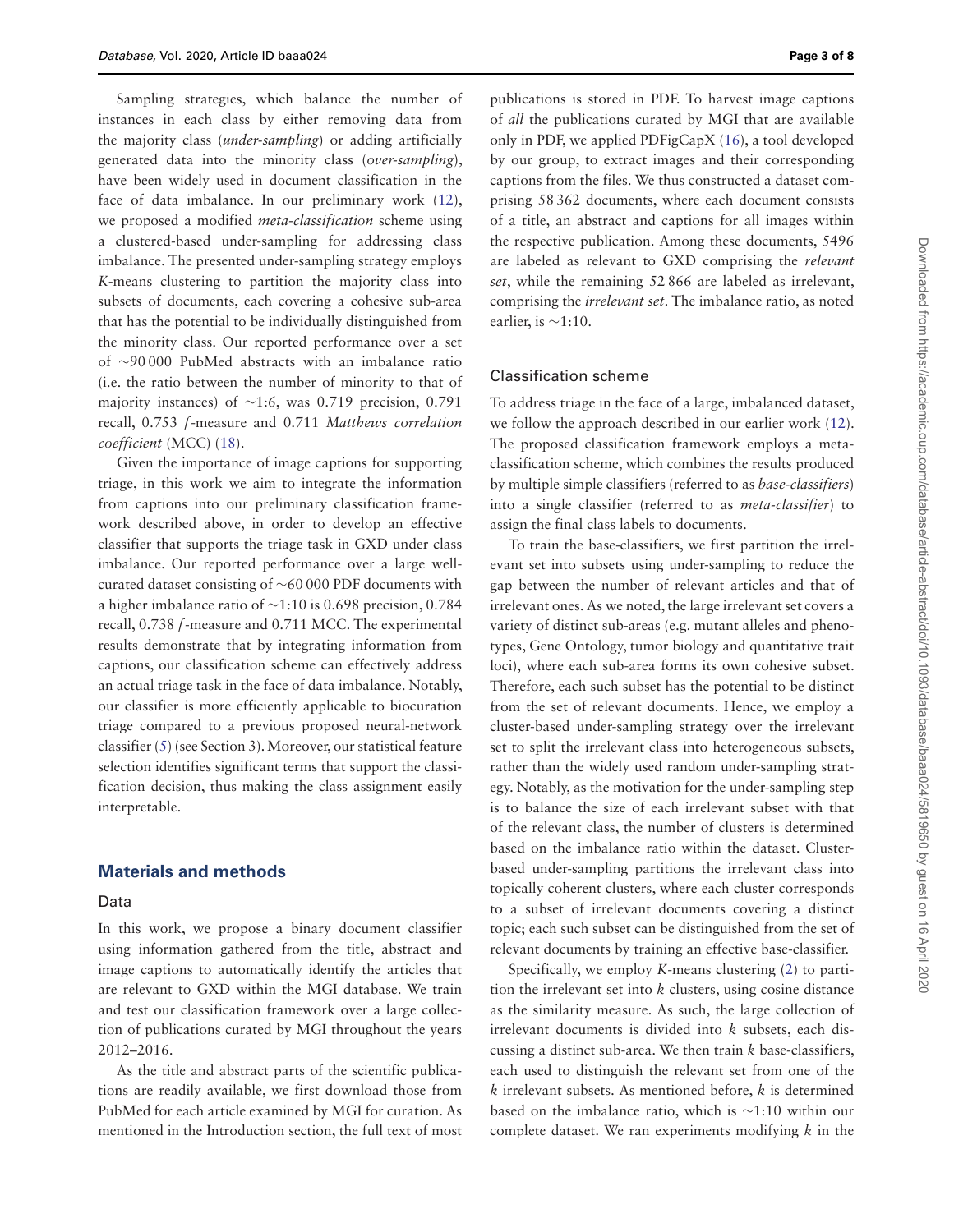

<span id="page-5-0"></span>**Figure 1. Our classification framework.** The irrelevant class is partitioned into k (k = 8) subsets using K means clustering. Each such subset along with the relevant set are used to train eight base-classifiers. The results obtained from the base-classifiers are then used by the meta-classifier to assign the final class label to each document.

range 8–10. Best performance was attained when  $k = 8$ , and thus we set the number of clusters  $k$  to 8 in the work reported here. We use Random Forest classifiers [\(10\)](#page-9-21) as base-classifiers and support vector machines (SVMs) [\(7\)](#page-9-22) for the meta-classification, as this configuration has proven effective in our earlier work [\(12\)](#page-9-9). [Figure 1](#page-5-0) summarizes our classification framework.

#### Document representation

K-means clustering is employed over the complete irrelevant set, while the base-classifiers aim to distinguish each of the irrelevant subsets from the same relevant set. We thus utilize different feature selection steps to represent documents when applying the K-means clustering from those employed for the base-classifier training/testing, as discussed below.

Our initial document representation is a variation of the bag-of-words model used in our earlier work, utilizing both unigrams and bigrams. Using a limited number of features to represent documents has proven effective in classification [\(27\)](#page-9-23). To reduce the number of features, we first identify all gene, enzyme, protein, mutation and anatomy concepts using the publicly available biomedical annotation tools Pubtator [\(30\)](#page-9-24) and BeCAS [\(21\)](#page-9-25). We then substitute all gene and protein concepts by the generic term PRGE, while the specific mentions of enzyme, mutation and anatomy are similarly replaced by the generic term ENZI, MUTN and ANAT, respectively. We also remove standard stop words, single letters, rare terms and overly frequent terms (see details in [\(12\)](#page-9-9)). The Z-score test, which we used in our earlier work, is then employed to select the features whose probability to occur within relevant documents  $Pr(t|D_{rel})$ is statistically significantly different from that within irrelevant articles  $Pr(t|D_{irr})$ . The higher the absolute value of the Z-score, the more significant the difference is between  $Pr(t|D_{rel})$  and  $Pr(t|D_{irr})$ . Thus, we consider a term t to be distinguishing with respect to our triage task only if the

absolute value of its respective Z-score is *>*1.96 (which translates to  $P < 0.05$  [\(29\)](#page-9-26)).

To employ K-means clustering over the irrelevant class, each document in the irrelevant training set is represented as an *m*-dimensional binary vector of the form  $V^d$  =  $\left\langle V_1^d, V_2^d, \ldots, V_m^d \right\rangle$ , where *m* is the number of distinguishing features identified through the above feature selection, and  $V_i^d = 1$  if the *i*th term appears in the document  $d$ ,  $V_i^d = 0$ otherwise.

Notably, the above process is applied to the whole training set, selecting salient features for separating GXDrelevant documents from all other articles. As each baseclassifier aims to distinguish between only one cohesive irrelevant subset and the relevant set, we employ the above feature selection strategy over each subset of documents used for training the corresponding base-classifier, with respect to the single set of relevant documents. [Table 1](#page-6-0) shows examples of distinguishing terms, selected through the above process, for each of the base-classifiers.

The number of features selected (∼19 000) for each base-classifier training/testing is still high given the number of documents in the training set (*<*8500 for each baseclassifier, comprising the sampled irrelevant subset and the relevant set). To further reduce the number of features, we utilize feature binning, which we introduced in our earlier work, to group together those terms that share similar probabilities to occur in the relevant class, as well as in the irrelevant sets [\(12\)](#page-9-9). Specifically, the continuous probability interval (0,1) is first divided into equal-width sub-intervals, each of width 0.0001, as such setting has yielded the best performance in our previous work [\(12\)](#page-9-9). For binning a set of M terms, we start with M bins — each containing a single term. We iteratively merge two bins p and q into a single bin if and only if the probabilities of all terms  $t_p$  in bin p and  $t_q$  in bin q to occur within the relevant set,  $Pr(t_p|D_{rel})$ ,  $Pr(t_q|D_{rel})$ , respectively) fall into a common sub-interval, while the respective probabilities of these terms to occur in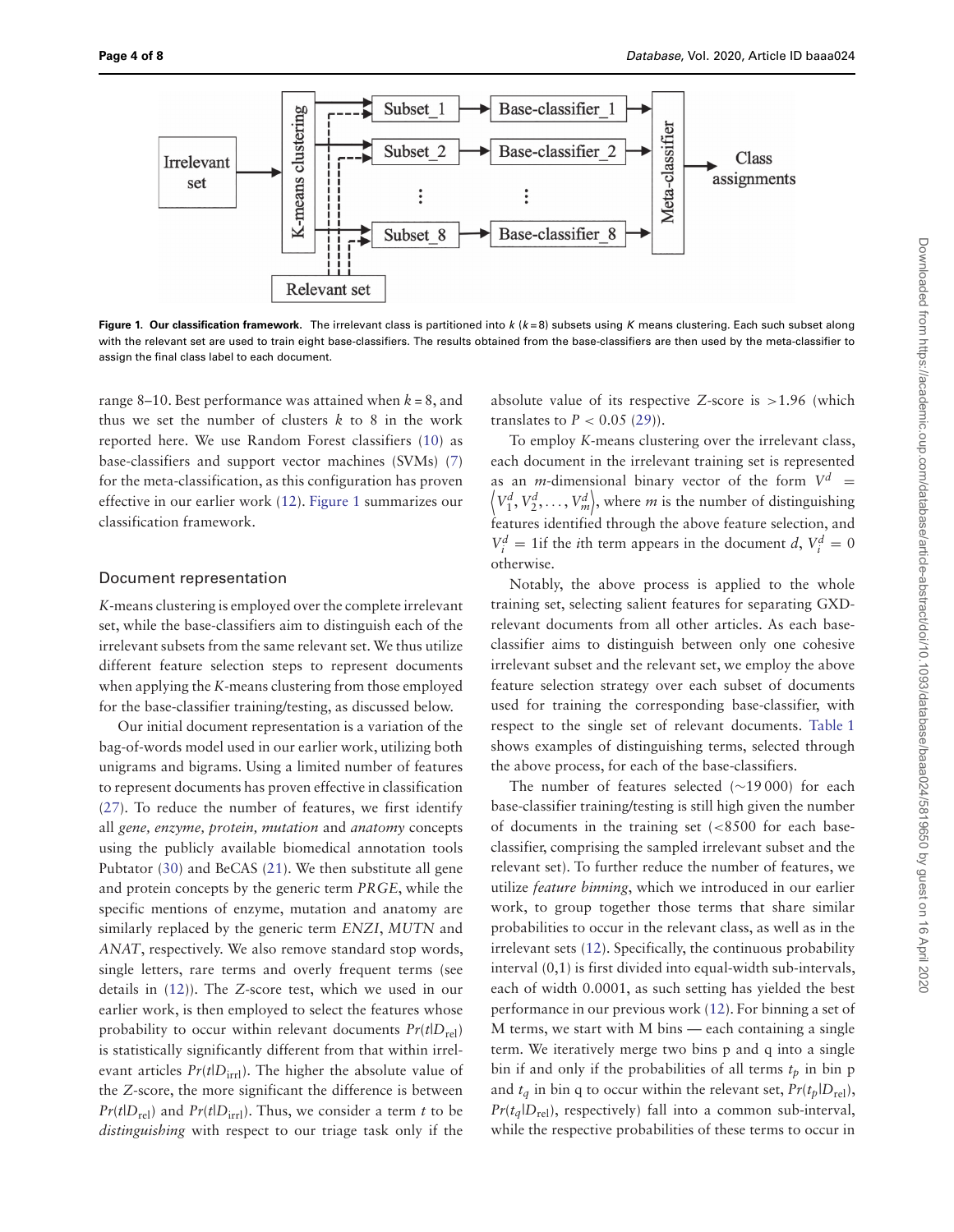<span id="page-6-0"></span>**Table 1.** Examples of distinguishing terms (right column) used for text representation when training/testing each of the eight base-classifiers (left column). The terms per classifier were obtained by applying our feature selection process over the corresponding sampled irrelevant training subset, with respect to the same relevant training set (recall that ANAT is the generic term used to replace anatomy concepts)

| Base-classifier | Examples of distinguishing terms                           |  |
|-----------------|------------------------------------------------------------|--|
|                 | average, change, follow, neuron, trace                     |  |
|                 | ANAT weight, diet, fat, glucose, metabolism                |  |
|                 | antibody, inhibit, lysate, western, western blot           |  |
|                 | independent, immune, gate, vivo, cytometry                 |  |
|                 | transcript, site, associate, sequence, fold                |  |
| 6               | tumor, bind, cancer, inhibit, interact                     |  |
|                 | wild type, stain, section, inflammatory, phosphoryl        |  |
| 8               | scale bar, arrowhead, genotype, immunostaining, microscopy |  |

irrelevant documents, (Pr(t\_p|D\_irrl), Pr(t\_q|D\_irrl)), also share a sub-interval.

When training/testing the base-classifiers, each document in either the corresponding sampled irrelevant training set, in the relevant training set or in the test set is represented as a binary vector  $G^d = \left\langle G_1^d, G_2^d, \ldots, G_n^d \right\rangle$ where  $n$  is the number of term-sets generated via feature binning, and  $G_j^d = 1$  if a term contained in the *j*th bin occurs in the document, 0 otherwise.

To train and test the meta-classifier, we apply the k base-classifiers over the complete dataset, where  $k=8$  as discussed above. Each document  $d$  is then represented as an 8-dimensional numerical vector  $C^d = \left(C_1^d, C_2^d, \ldots, C_8^d\right)$ , where  $C_l^d$  is the prediction score assigned by the *l*th base-classifier to document d, namely

$$
C_l^d = \Pr\left(d \in \text{ the relevant set} \mid C_l\right), \quad l \in \{1, \dots, 8\}, \quad 1
$$

is the probability of document  $d$  to be identified as relevant by the lth base-classifier.

#### **Experiments and results**

#### Experiments

We conducted two groups of experiments, one for assessing whether the image captions indeed provide substantial information supporting the biocuration triage task and the other for comparing the performance of our classifier to that of a convolutional neural network (CNN) triage system presented by Burns *et al.* [\(5\)](#page-9-2). To ensure the stability of the results, we employed stratified 5-fold cross validation in all experiments. In each cross validation run, 80% of the complete dataset is used for training and the remaining 20% is used for testing. When developing our classification scheme, the training set is further split, such that 75% of the training documents (60% of the original data) are used to train the base-classifiers while the remaining 25% (20% of the original data) are used for meta-classification training. All experiments were conducted on a Mac machine with 3.2 GHz 8-Core Intel Xeon W processor and Radeon Pro Vega 56 GPU.

To assess the impact of using image captions vs. title-andabstracts alone, we first conducted three sets of experiments using the same meta-classification scheme while representing documents based on information extracted from the two different parts of the publications. In the first, we represented documents by applying our feature selection only to the title-and-abstracts of the articles. The average length of the title-and-abstract per document is ∼200 words. In the second, we used only the information extracted from the image captions in our representation. The total image captions per article comprise ∼1000 words on average. In the third, the title, abstract and all captions of each publication are concatenated and used as the information source for feature extraction and document representation.

As mentioned in the Introduction, in recent years' neural network classification models have been proposed for supporting triage in biodatabases. We therefore compare here the performance of our whole system to that of an earlier proposed CNN classification framework [\(5\)](#page-9-2). To employ such deep learning-based classifier, we first trained a 100-dimensional word embedding model using FastText over the training set, as such embedding configuration was reported to obtain the best performance [\(5\)](#page-9-2). We then applied their classification scheme and compared the performance of such neural-network classifier with that of ours over the large imbalanced dataset we use here.

#### Results and analysis

We report the results using widely employed standard metrics, namely precision, recall and f-measure. We also report the MCC, which is a commonly used measure for evaluating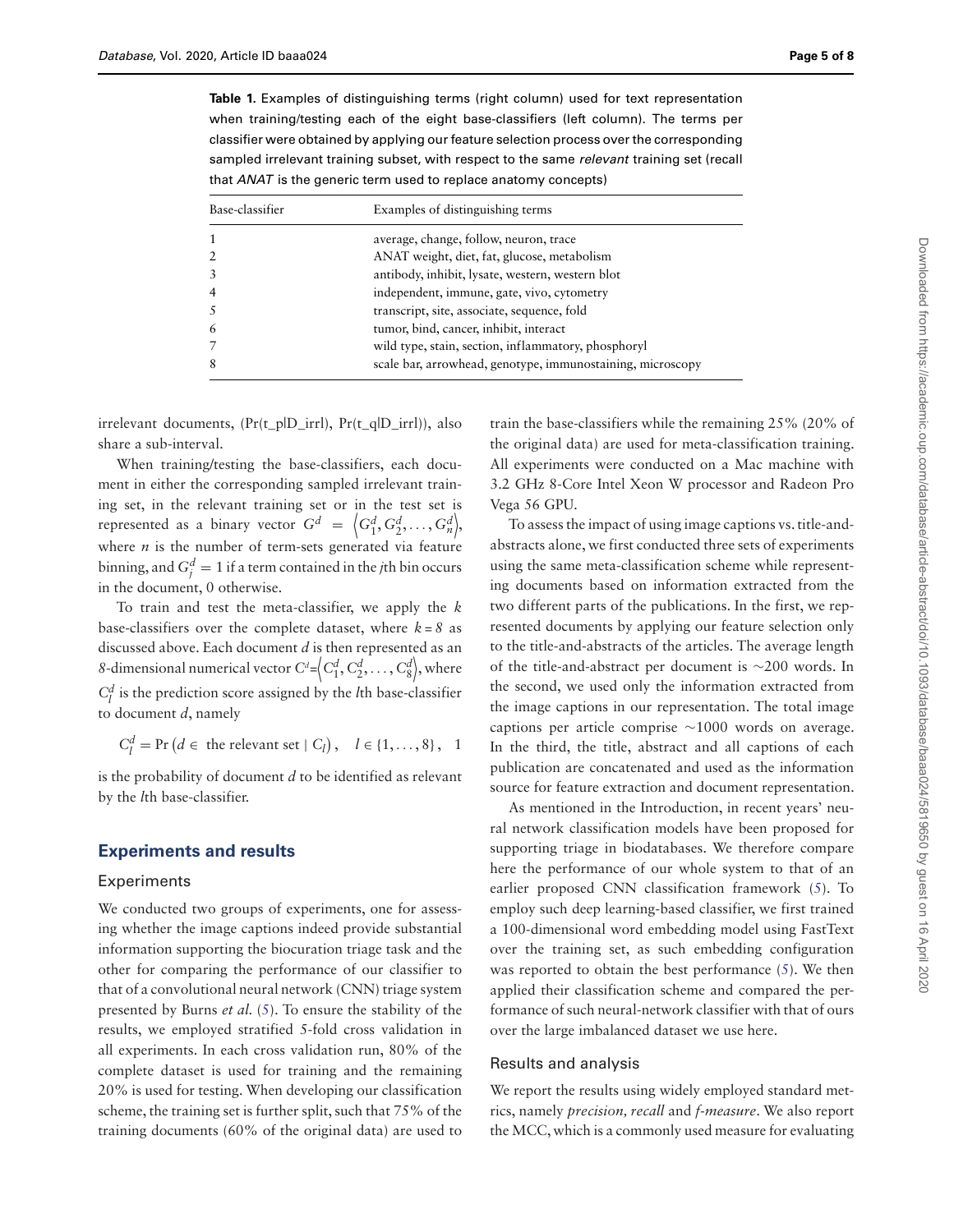

<span id="page-7-0"></span>**Figure 2. Precision, recall,** *f***-measure and MCC attained by our classifier using different sets of features.** The best performance is attained when articles are represented using features from titles, abstracts and captions (solid black bar). The highest values attained are indicated above the bar.

<span id="page-7-1"></span>**Table 2.** Performance attained by our classification scheme compared to that attained using the CNN classifier proposed by Burns et al. [\(5\)](#page-9-2). Standard deviation is shown in parentheses

| Methods        | Precision   | Recall      | f-measure   | MCC         |
|----------------|-------------|-------------|-------------|-------------|
| Our classifier | 0.698(.01)  | 0.784(0.02) | 0.738(0.01) | 0.711(.01)  |
| CNN classifier | 0.740(0.04) | 0.752(.02)  | 0.745(.01)  | 0.720(0.01) |

classification in the face of data imbalance. MCC values range from  $-1$  to  $+1$ , where  $-1$  indicates total disagreement between the true labels and those assigned by the classifier while  $+1$  implies total agreement; an MCC of 0 corresponds to random class assignment.

[Figure 2](#page-7-0) summarizes the results from the experiments in which we used information extracted from different parts of the publication for document representation. Our classifier attains the highest precision  $(0.698)$ , recall  $(0.784)$ ,  $f$ measure (0.738) and MCC (0.711) when we used features selected from the titles, abstracts and image captions (right solid black column in [Figure 2\)](#page-7-0). Such performance statistically significantly exceeds that attained based on the title-and-abstracts alone ( $P \ll 0.001$ , two-sample t-test for all measures). Furthermore, the precision, f-measure and MCC attained using image captions alone (0.696, 0.721 and 0.690, respectively) are statistically significantly higher than those attained using the title and abstract ( $P \ll 0.01$ , two-sample t-test). Such improvement strongly indicates that image captions indeed provide significant information for supporting biocuration triage. As described in the Experiments section, the average length of each title-andabstract in our dataset is about 200 words per document, while the total image captions per document amount to about 1000 words on average. In the experiments where we use only the title and the abstract for training/testing the base-classifier, the number of features selected is ∼5000, while the number of features identified when we use image captions alone is ∼15 000. That is, as image captions comprise more words in total than titles and abstracts, captions provide a larger number of informative features for supporting classification.

[Figure 2](#page-7-0) also shows that combining title-and-abstracts with image captions attained significantly higher recall, fmeasure and MCC ( $P \ll 0.01$ , two-sample *t*-test) compared to that of our classifier based only on image captions, while slightly improving the level of precision. The results demonstrate that our classifier effectively addresses triage under class imbalance by incorporating information from the titles, abstracts and image captions.

[Table 2](#page-7-1) compares the performance of our system attained when using information extracted from titles, abstracts and image captions to that of an earlier proposed CNN classifier [\(5\)](#page-9-2).While the CNN classifier shows a higher precision, our classifier attains a higher recall indicating that more relevant documents have been identified. Moreover,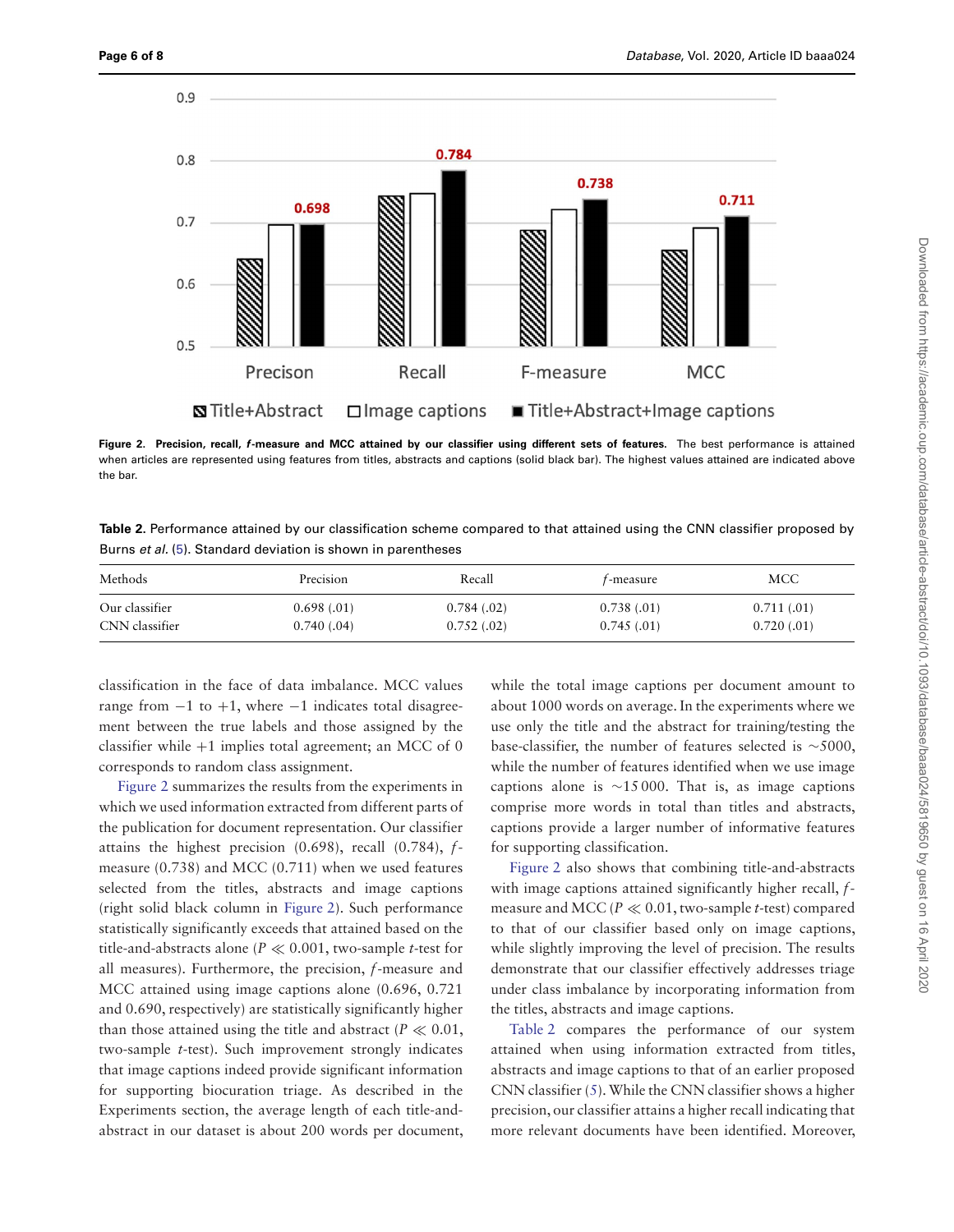while the CNN classifier shows slightly higher f-measure and MCC, the differences are not statistically significant as measured by the two sample *t*-test  $(P > 0.4)$ .

Notably, the statistical feature selection together with the classifiers we employ (Random Forest and SVMs) enables us to provide the significant terms supporting the classification decision (e.g. gene manipulation, ectopic expression) and thus provide an explanation/justification for the class assignments. Moreover, the distinguishing features we selected have the potential to support detailed document annotation as those features are important for identifying the topics discussed in the publications. In contrast, due to the inherent 'black-box' nature of neural networks, it is difficult to trace the decision-making process in the CNN classifiers. Moreover, timewise, each of the five cross validation runs of our classifier (see Experiments), has taken *<*40 min (wall clock), while each cross validation run of the CNN classifier has taken over 4 h (wall clock). As such, our framework takes less time to train than the CNN classifier proposed in [\(5\)](#page-9-2), making it more efficiently applicable in the context of the biocuration triage task.

Last, comparing the implementation of our classifier with that of the CNN classifier reported by Burns  $et al. (5)$  $et al. (5)$ , we note that our classification scheme comprises several levels, including document representation and training of both the base-classifiers and the meta-classifier. The approach presented by Burns et al. adopts a pre-trained CNN configuration that uses available software packages and as such appears less complex. However, training such a neural network configuration requires setting over 10 parameters (e.g. the dimensionality of the word embedding vectors, the batch size and the number of epochs in the network training process, dropout rate). In contrast, our scheme requires setting only four parameters, namely the threshold defining rare terms, the threshold for defining overly frequent terms, the width of sub-intervals  $(w)$  for feature binning and the number of base-classifiers  $(k)$ . Hence, our framework has fewer parameters and is simpler to set up compared to the neural network classifier.

#### **Conclusion and future work**

We have developed a document meta-classification scheme employing features gleaned from titles, abstracts and image captions for supporting the biocuration triage task arising in GXD, over a large imbalanced dataset. Our classifier attains precision 0.698, recall 0.784, f-measure 0.738 and MCC 0.711. This level of performance demonstrates that our classification scheme effectively addresses imbalanced biomedical classification in GXD. The results show that using features obtained from the title, abstract and image captions of publications attains the highest performance, supporting the idea that image captions provide important and useful information for identifying the topics discussed within publications. Moreover, we show that our proposed classifier is as effective as a CNN classifier while being both more efficient and more transparent.

As image captions form an important information source for addressing triage and statistical feature selection can indeed identify meaningful terms supporting biomedical classification, we plan to develop an effective classification scheme using a variety of features obtained from image captions and associated sentences from the full-text discussing images, to further improve classification over large imbalanced datasets.

Ultimately, the tool described here will be incorporated into the GXD/MGI literature triage process. The selection of papers relevant for any areas of MGI corresponds to the first step of the MGI literature triage whereas the identification of papers for specific domains, such as gene expression, corresponds to the second step of the triage. The incorporation of the machine learning methods described here will support the selection of GXD-relevant papers and reduce the amount of manual curation required for this task.

#### **Acknowledgements**

We are grateful to Dr Cecilia Arighi for helpful discussions.

#### **Funding**

National Institutes of Health/National Library of Medicine awards (R01LM012527 and R01LM011945 to H.S.); National Institutes of Health/National Institute for Child Health and Development award (P41 HD062499 to M.R.); National Institutes of Health/National Human Genome Research Institute award (U41HG000330 to J.A.B.).

Conflict of interest. None declared.

#### **References**

- <span id="page-8-1"></span>1. Almeida, H., Meurs, M. J., Kosseim, L., et al. (2014). Machine learning for biomedical literature triage. PLoS One, **9**(12), e115892.
- <span id="page-8-3"></span>2. Arthur,D. and Vassilvitskii,S. (2007) k-means++: The advantages of careful seeding. In Proceedings of the Eighteenth Annual ACM-SIAM Symposium on Discrete Algorithms. New Orleans, Louisiana: Society for Industrial and Applied Mathematics, 1027–1035.
- <span id="page-8-0"></span>3. Baumgartner Jr, W.A., Cohen, K.B., et al. (2007). Manual curation is not sufficient for annotation of genomic databases. Bioinformatics, **23**(13), i41-i48.
- <span id="page-8-2"></span>4. Bojanowski,P., Grave,E., Joulin,A. et al. (2017) Enriching word vectors with subword information. Transactions of the Association for Computational Linguistics, **5**, 135–146.